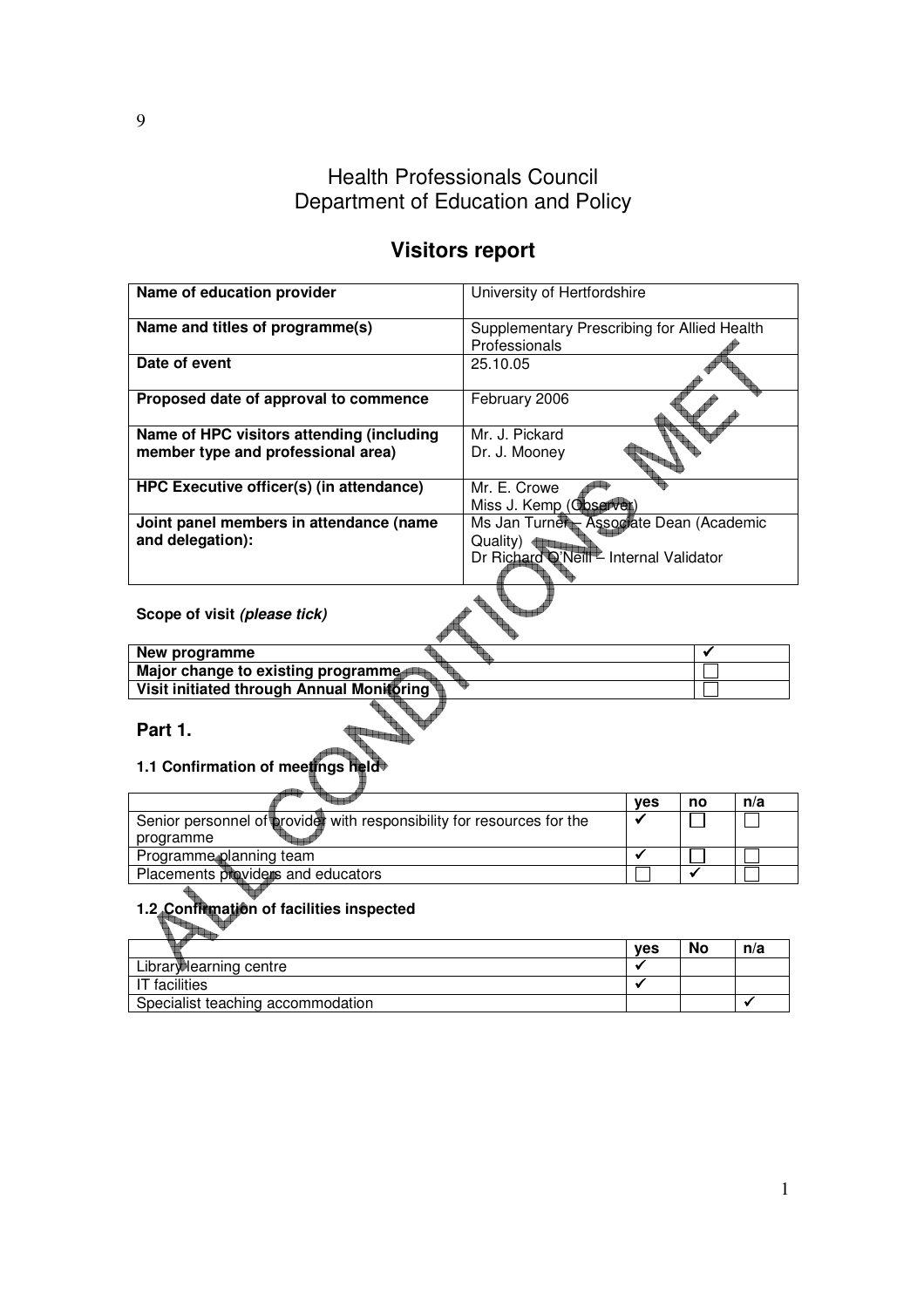**1.3 Confirmation that particular requirements/specific instructions (if any) of the Education and Training Committee that have been explored e.g. specific aspects arising from annual monitoring reports.** 

| Requirement (please insert detail)                 |                                                                          | yes | <b>No</b> | n/a                     |
|----------------------------------------------------|--------------------------------------------------------------------------|-----|-----------|-------------------------|
| 1.                                                 |                                                                          |     |           | $\overline{\checkmark}$ |
| $\overline{2}$ .                                   |                                                                          |     |           | $\overline{\checkmark}$ |
| $\overline{3}$ .                                   |                                                                          |     |           | $\checkmark$            |
|                                                    |                                                                          |     |           |                         |
| Proposed student cohort intake number please state | 12 in February 2006<br>18 in September 2006<br>24 pa from September 2007 |     |           |                         |
|                                                    |                                                                          |     |           |                         |

9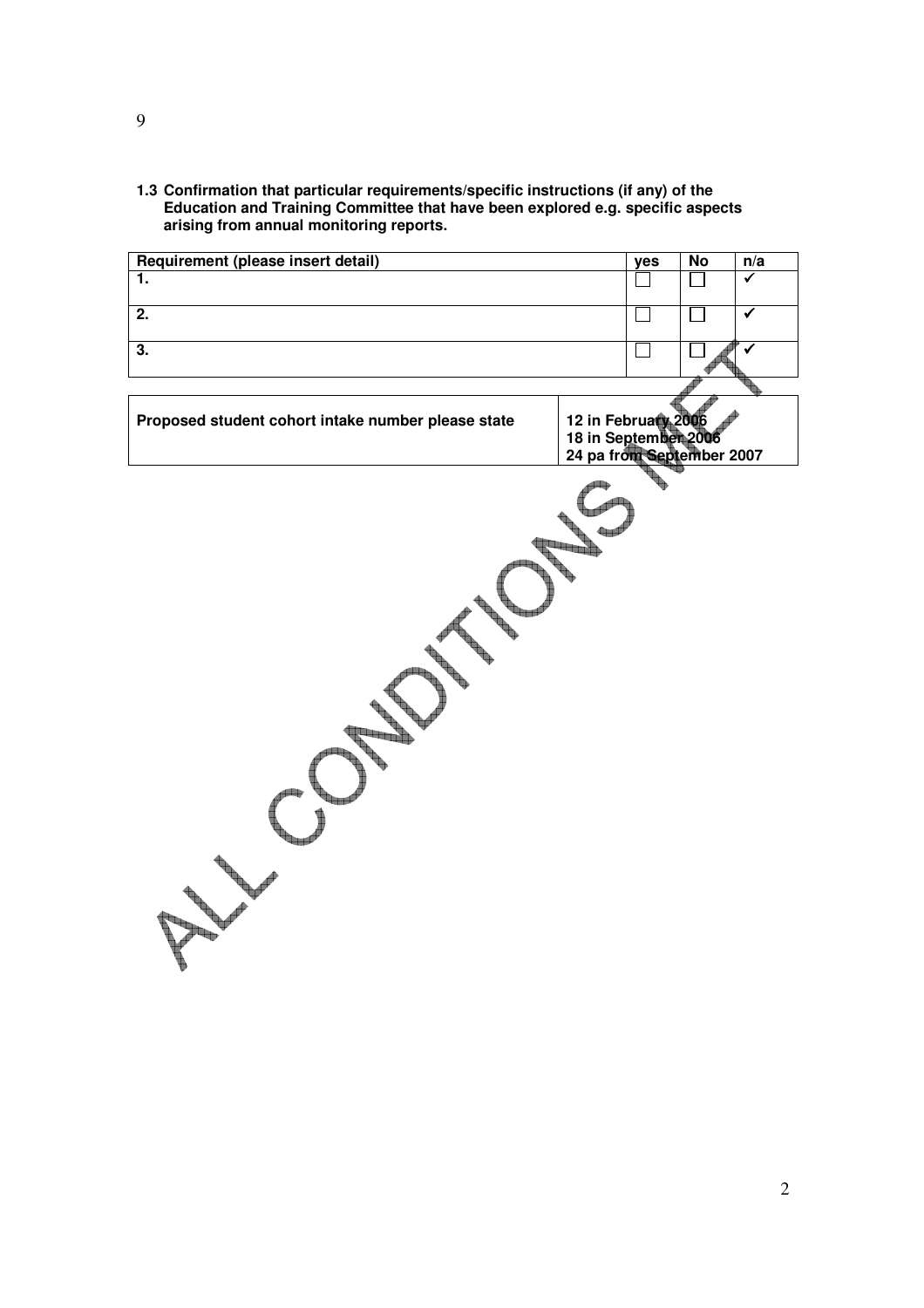The following summarises the key outcomes of the approvals event and provides reasons for the decision.

### **CONDITIONS**

#### **Preliminary Requirement:**

**The HEI must undertake a mapping exercise to demonstrate to the visitors that the HPC-SETs cross reference with the requirements and Learning Outcomes of the UH programme in Supplementary Prescribing for AHPs** 

**Reason:** the mapping exercise is required to reassure the visitors, employers and students that the learning outcomes and requirements of the programme in Supplementary Prescribing at University of Hertfordshire meet all the Standards of Education and Training of Professions Council.

#### **SET 2 Programme admissions**

The admission procedures must:

**2.1** give both the applicant and the education provider the information they require to make an informed choice about whether to make, or take up the offer of a place on a programme.

**Condition:** The course team must revise all documents that support the programme, to ensure that all statements made about and references to the duration of the programme and the credit rating ascribed to the programme are consistent and correct.

**Reason:** There were a number of inconsistencies within the given documentation, on the duration of the theory component of the programme and the credit rating ascribed to the programme (please see in particular the inconsistencies between: Document 5d; Document 5c; Document 5a [pages 2 and 3]; Document 3). The prospective student and employer must be given accurate information about all aspects of the programme to allow them to make an informed choice about the programme.

**2.2.2** criminal convictions checks;

**Condition 1:** The HEI admissions procedure must make explicit its procedure for ensuring that all applicants have been subject to a CRB (enhanced disclosure) check.

**Reason:** The process for ensuring that all entrants to the programme have demonstrated that they have been subject to a CRB (enhanced disclosure) check was not presented in the documentation provided to the HPC.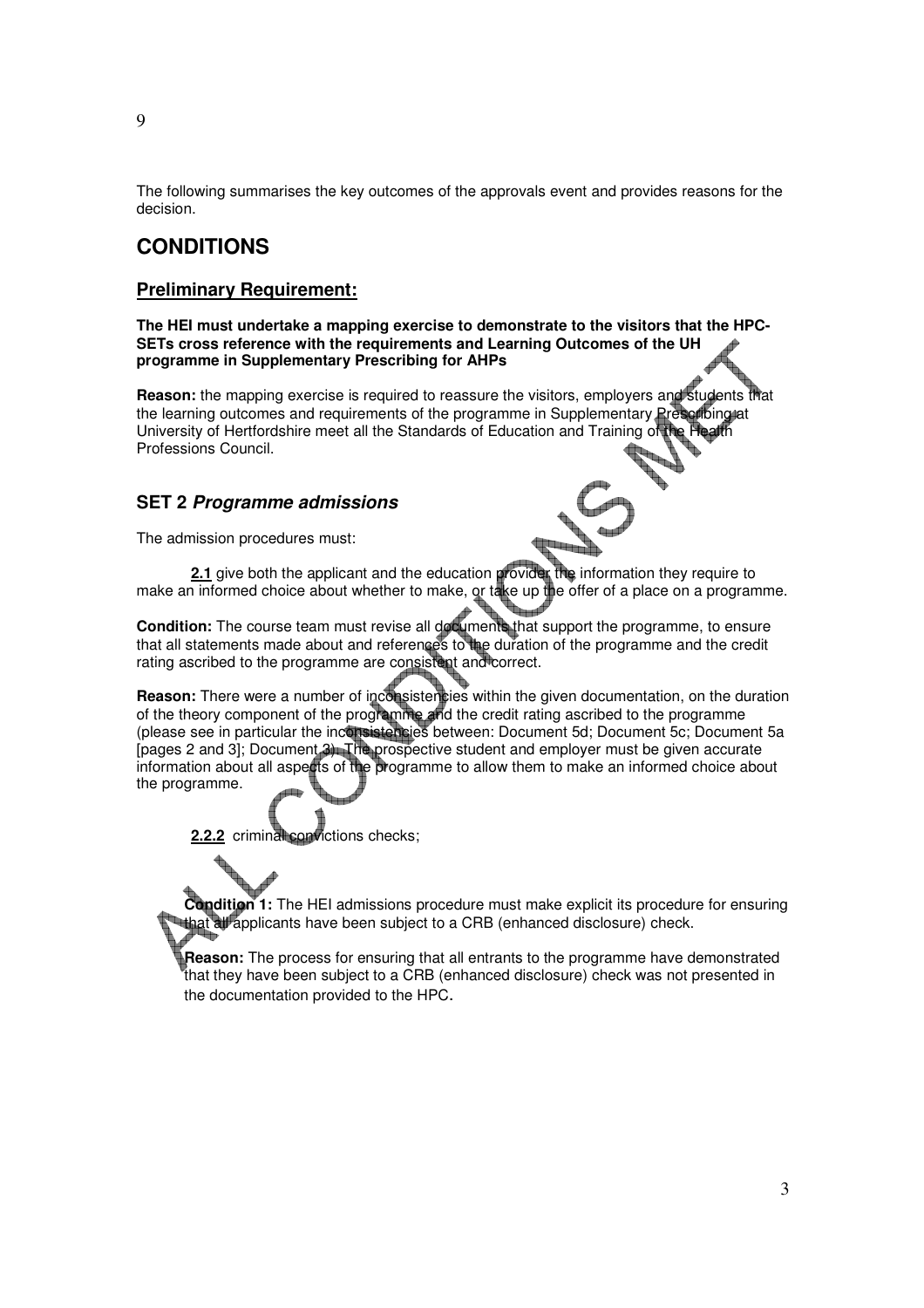**2.2.3** compliance with any health requirements

**Condition 1:** The HEI admissions procedure must make explicit its procedure for ensuring that all applicants have been subject to a positive health check.

**Reason:** The process for ensuring that all entrants to the programme have demonstrated that they have been subject to a positive health check was not presented in the documentation provided to the HPC.

**2.2.4** appropriate academic and/or professional entry standards;

**Condition:** The area within the documentation that refers to entry to the programme foundation skill programme (please see section 7.3 of Document 5a) should be removed from the course documentation.

**Reason:** Entry to the programme via a foundation programme route is inappropriate, as all entrants will be prior registered with the HPC, and thus will have demonstrated that they are able to study to a minimum of Level 3.

9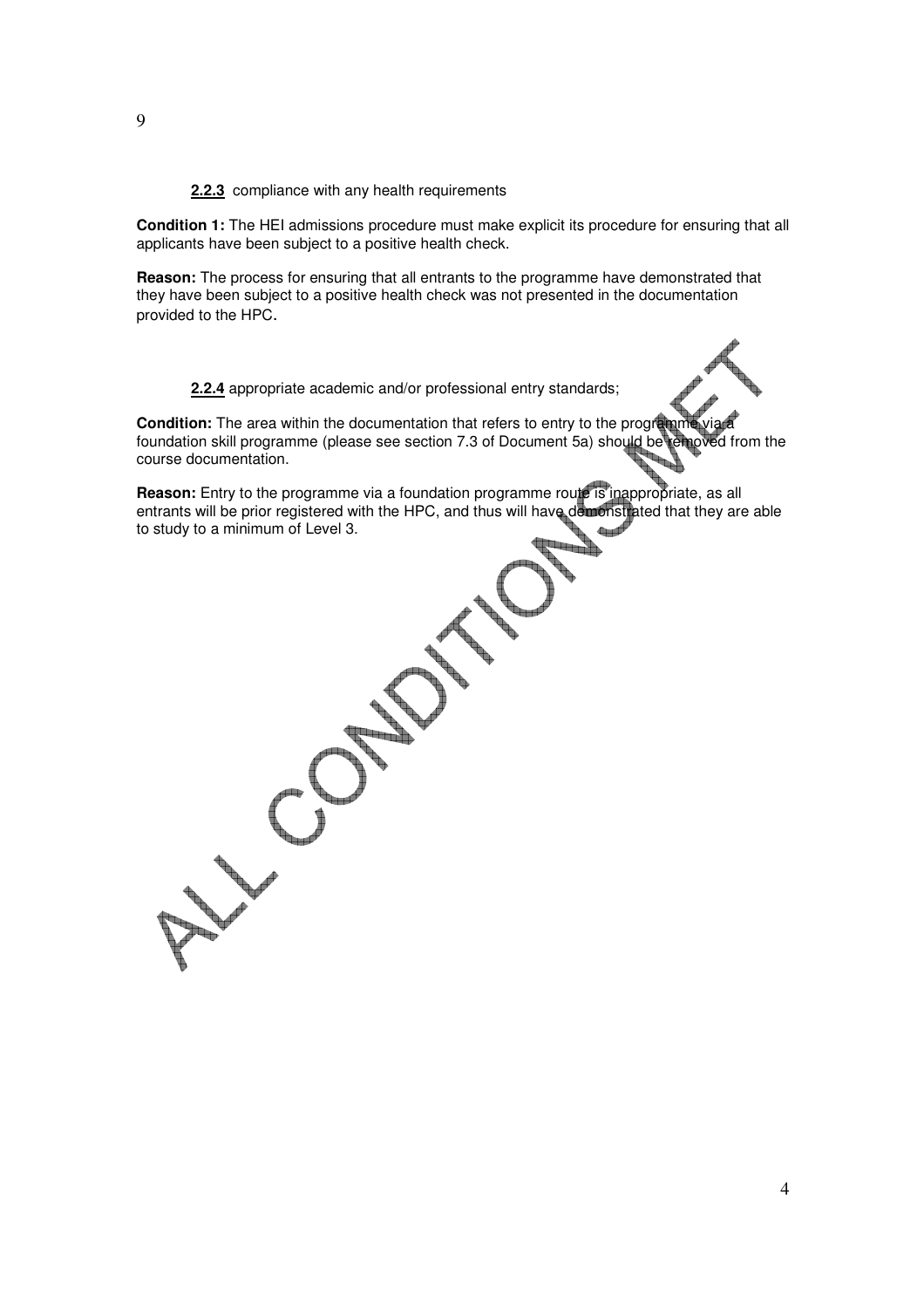#### **SET 3. Programme management and resource standards**

**3.4** There must be an adequate number of appropriately qualified and experienced staff in place to deliver an effective programme.

**Condition:** The HEI must provide the visitors with the names and brief CVs for all staff, either those directly employed by the University, or those who are not associated with the University but teach on aspects of the programme.

**Reason:** This information was not provided in the documentation given to the visitors, and thus they could not be reassured that there was an adequate number of appropriately qualitied and experienced staff in place to deliver an effective programme.

**3.5** Subject areas must be taught by staff with relevant specialist expertise and knowledge.

**Condition:** The HEI must provide the visitors with the names, details of subject specialisms, and brief CVs for all staff, either those directly employed by the University, or those who are not associated with the University but teach on aspects of the programme.

**Reason:** This information was not provided in the documentation given to the visitors, and thus they could not be reassured that subject areas will be taught by staff with relevant specialist expertise and knowledge.

**3.9** Where students participate as patients or clients in practical and clinical teaching, appropriate protocols must be used to obtain their consent.

**Condition:** The HEI must provide a copy of the consent form that will be used by all students to indicate their consent to participate as a patient or client during practical and clinical teaching.

**Reason:** As students to the programme will be participating as 'patients' or 'clients' in practical and clinical teaching, a protocol for obtaining their informed consent must be presented. The University must ensure that informed consent is gained from all students enrolled on the programme to allow them to act as model 'patients' and 'clients' or assist in any other way in role play settings. This will assure the HPC that all students enrolled to the programme accept the nature of the role play in advance, and thus are able to give their informed consent to participate in role play exercises inherent within the programme delivery.

**3.11** Throughout the course of the programme, the education provider must have identified where attendance is mandatory and must have associated monitoring mechanisms in place.

**Condition:** The team must clarify in writing their requirement for attendance on the programme, and describe how this is monitored.

**Reason:** This information was not included within the documentation supplied to the visitors. It is essential that the HEI identifies to both students and employers the areas of the programme where student attendance is mandatory, describes how attendance is monitored in order to furnish quality assurance.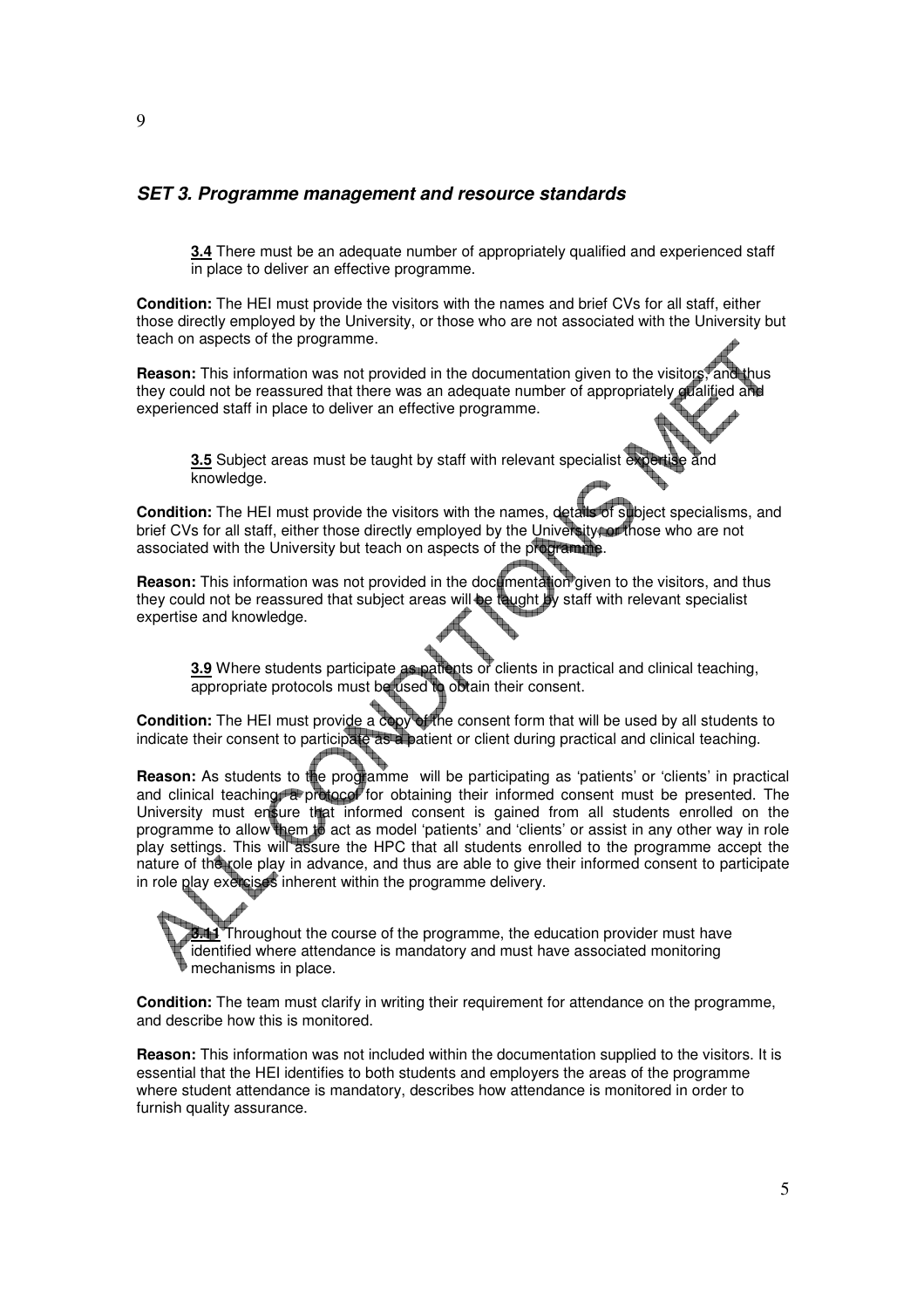#### **SET 4. Curriculum Standards**

**4.2** The programme must reflect the philosophy, values, skills and knowledge base as articulated in the curriculum guidance for the profession.

**Condition:** The mapping exercise presented within Document 5a (appendix III) should be revised so that the heading reads "....Outline Curriculum for AHP from HPC....." to "....Outline Curriculum for AHP from DoH….."

**Reason:** The Outline Curriculum referred to in Appendix II was published by the Department of Health and not by the Health Professional Council

**4.7** Where there is inter-professional learning the profession specific skills and knowledge of each professional group are adequately addressed.

**Condition:** The team must implement a strategy that underpins the learning needs of all AHP groups.

**Reason:** The visitors must be reassured that profession-specific needs of each AHP is adequately met within the generic approach to Supplementary Prescribing.

9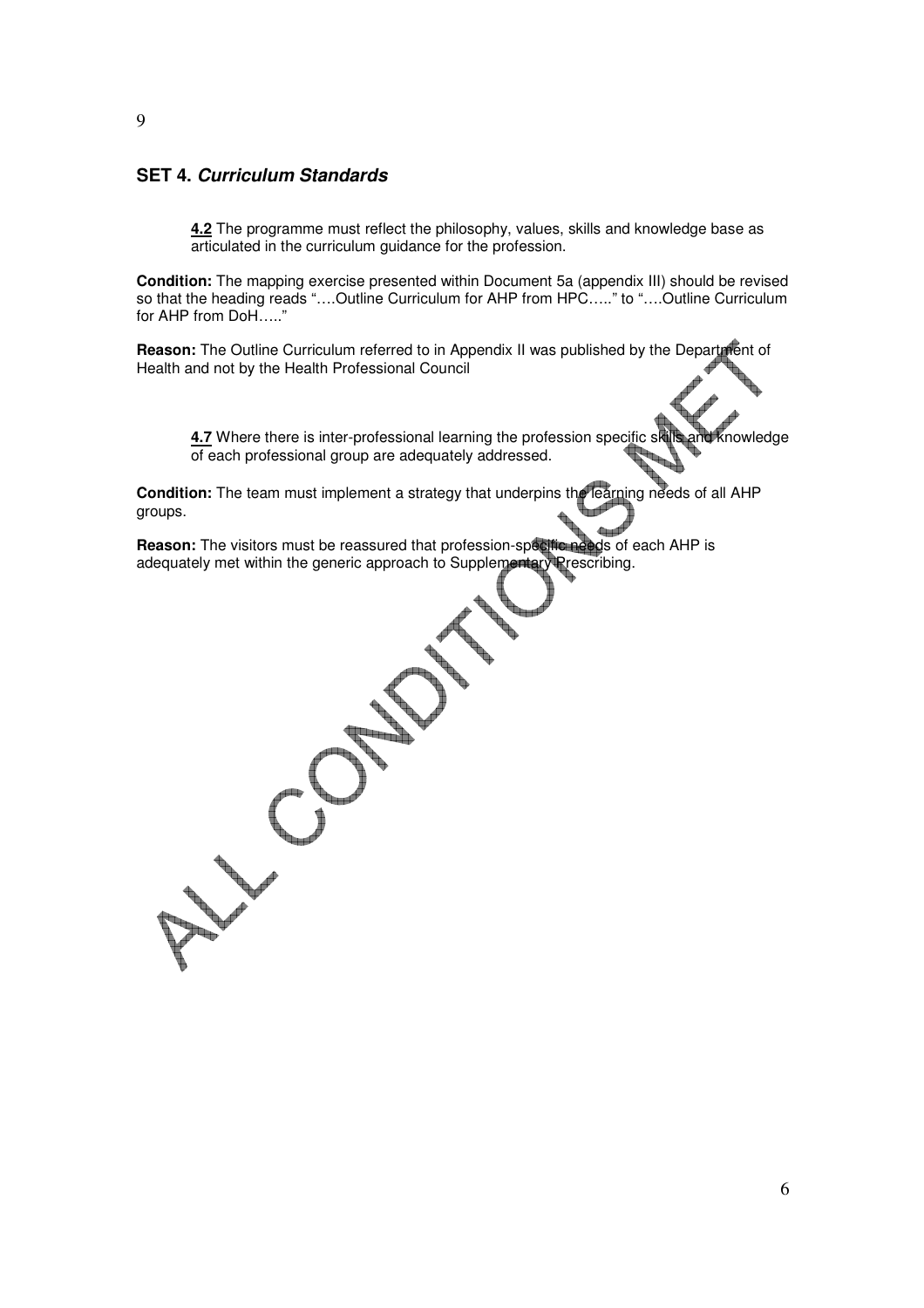#### **SET 5. Practice placements standards**

**5.6** The education provider must maintain a thorough and effective system for approving and monitoring all placements.

**Condition:** The HEI must implement a structured programme to visit all practice placement sites, and meet all placement mentors.

**Reason:** The HPC visitors require the education provider to visit all placements to ensure that they are fit for purpose. The HEI should not rely upon either previous good experiences in relation to other education programmes, nor rely on the efforts of the student in determining that the placement is 'Fit for purpose'.

**5.13** The placement providers must have an equal opportunities and anti-discriminatory<br>policy in relation to candidates and students, together with an indication of how this will  $\overline{\text{policy}}$  in relation to candidates and students, together with an indication be implemented and monitored.

**Condition:** The Education Provider must introduce a scheme whereby all mentored placements are visited and approved prior to the student commencing the period of placement with the mentor to ensure that there are equal opportunities and anti-discrimination policies in place that address the student experience during the period of placement.

**Reason:** The HPC visitors accepted that whilst robust policies were in position for the education provider, they must ensure that this is also reciprocated in the practice arena, by demonstrating that the placement provider has equally robust equal opportunities and anti-discrimination policies towards students attending those placement venues.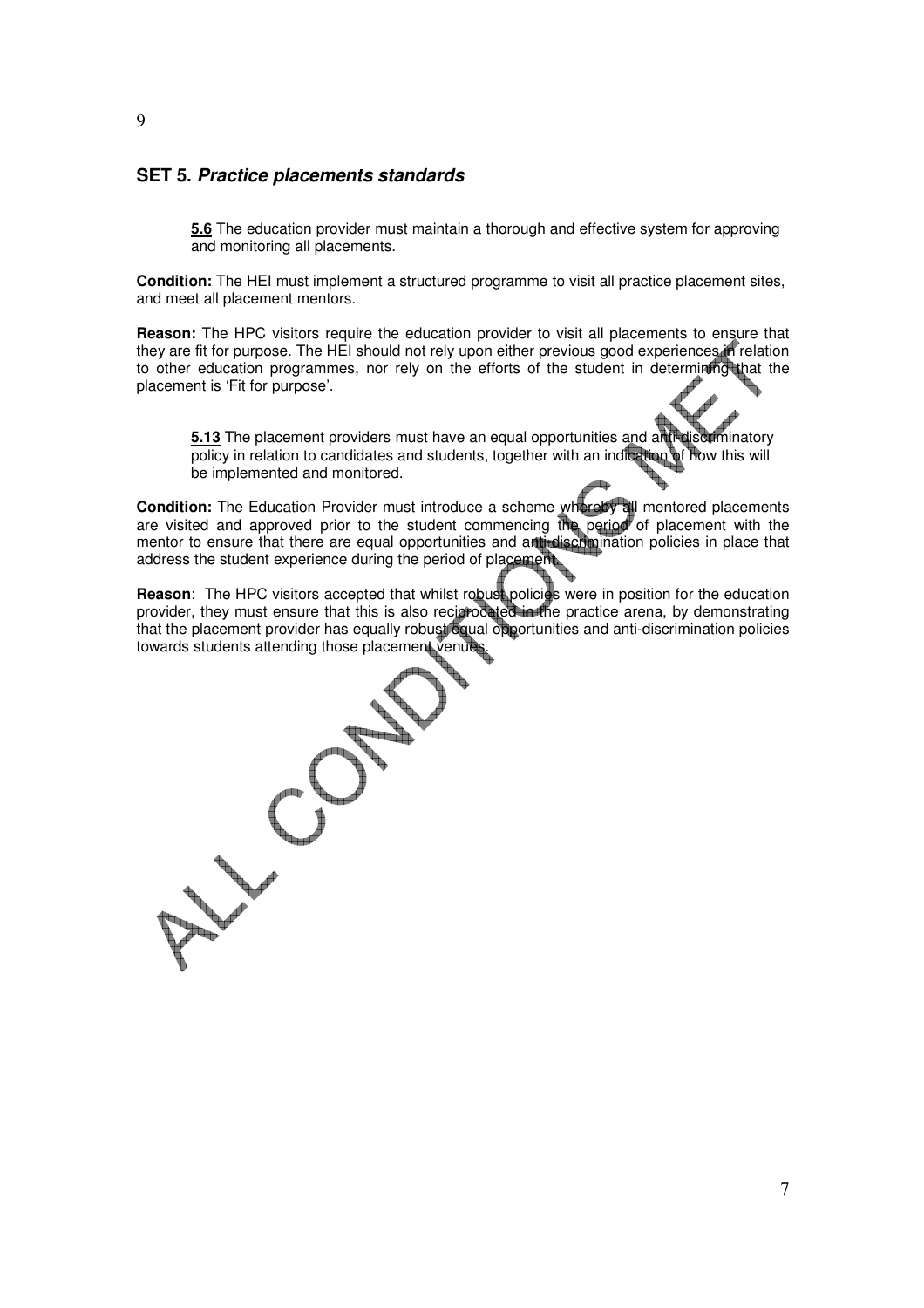#### **SET 6. Assessment standards**

**6.7.5** for the appointment of at least one external examiner from the relevant part of the Register.

**Condition:** The HEI must ensure that one external examiner of the programme is an AHP.

**Reason:** It is a requirement of the HPC that AHP students are examined by a colleague *from* an Allied Health Profession whose name is included within the relevant area of the HPC register.

**Deadline for Conditions to be met: 6 December 2005 To be submitted to Approvals Committee on:** 

#### **Recommendations**

#### **SET 5. Practice placements standard**

**5.8.3** undertake appropriate practice placement educator training.

**Recommendation:** The University is advised to ensure that all new mentors to the clinical placement programme are encouraged to attend formal mentor training. 'Formal mentor training' implies that the mentor will have attended formal clinical placement training programmes offered by the University, or through their attendance at other programmes of mentor training, such as the GP Vocational training Scheme.

**Reason:** Students will have enhanced placement experience if they are supported by well prepared mentors.

#### 9